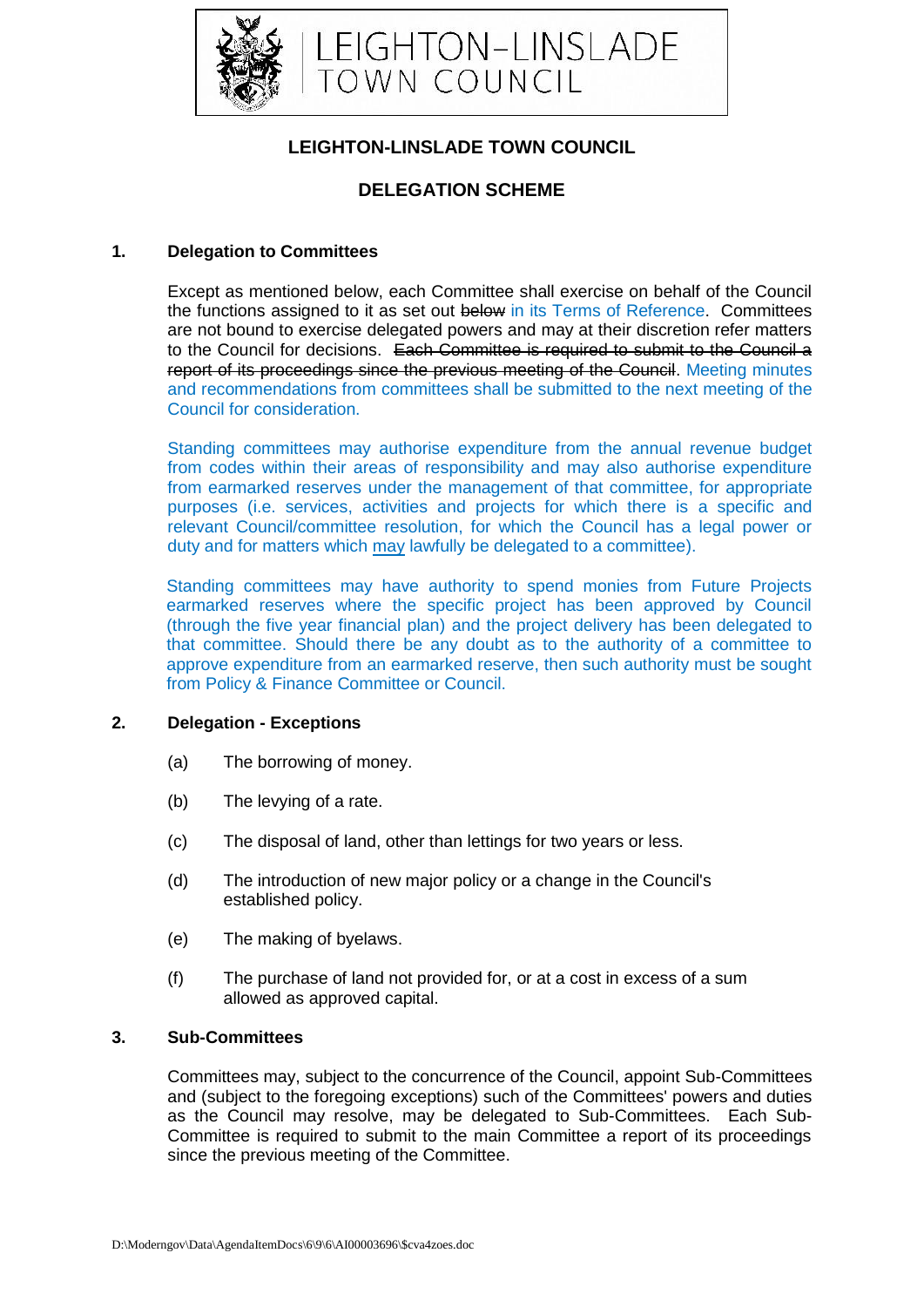## **4. Committee Chairs, Vice Chairs and Officers**

It is unlawful to delegate powers to individual councillors including Committee Chairs, Vice Chairs.

Powers may be delegated to Officers (usually the Town Clerk) and these shall be exercised within the framework of the Council's established policies, in particular as set out in Standing Orders. Power delegated to an Officer may be exercised in his/her absence by a designated Deputy or by another Officer specifically authorised by the Council.

Expenditure authorities delegated to the Town Clerk are as follows:

- (a) for specific items approved in the budgets within the budget sum
- (b) for no specific items within a standing authority of £5,000 ( $E2,500$  for Heads of Service with budgetary responsibility)

The exceptions and limitations are:

- (i) single items over £5,000 will require Committee or Council approval
- (ii) all grants to be dealt with by Council or delegated committee
- (iii) all Section 137 expenditure to require approval of Council.

#### **Planning**

The Town Clerk shall submit to the following meeting of the Planning and Transport Committee, the particulars of every planning application notified to the Council and that, after consultation with the Chair of that Committee, only applications deemed to be non-minor will be discussed by that Committee. The formal consultation on minor applications is delegated to the Town Clerk. Any Councillor may ask for a minor application to be discussed in full by the Committee.

- 1. Delegated applications may include all applications received for consultation purposes including all planning applications, advertisement and signs.
- 2. All delegated decisions, which are recommended for approval, will be detailed, in writing, to Members of the Planning and Transport Committee in a report that will be tabled on the night of the meeting of that Committee list included with the meeting agenda.
- 3. A list of proposed delegated decisions will be circulated to all Councillors. If a Councillor wishes a delegated application to be decided by the Committee, a written request should must be made to the Town Clerk prior to the meeting.
- 4. It may be necessary to refer certain planning applications to the Grounds and Environmental Services Committee or a joint meeting of the Planning/Grounds and Environmental Services Committee for comment.
- 5. No planning application can be delegated which falls into the following categories :
	- (a) To which a written objection from a member of the public has been received by the Town Council.